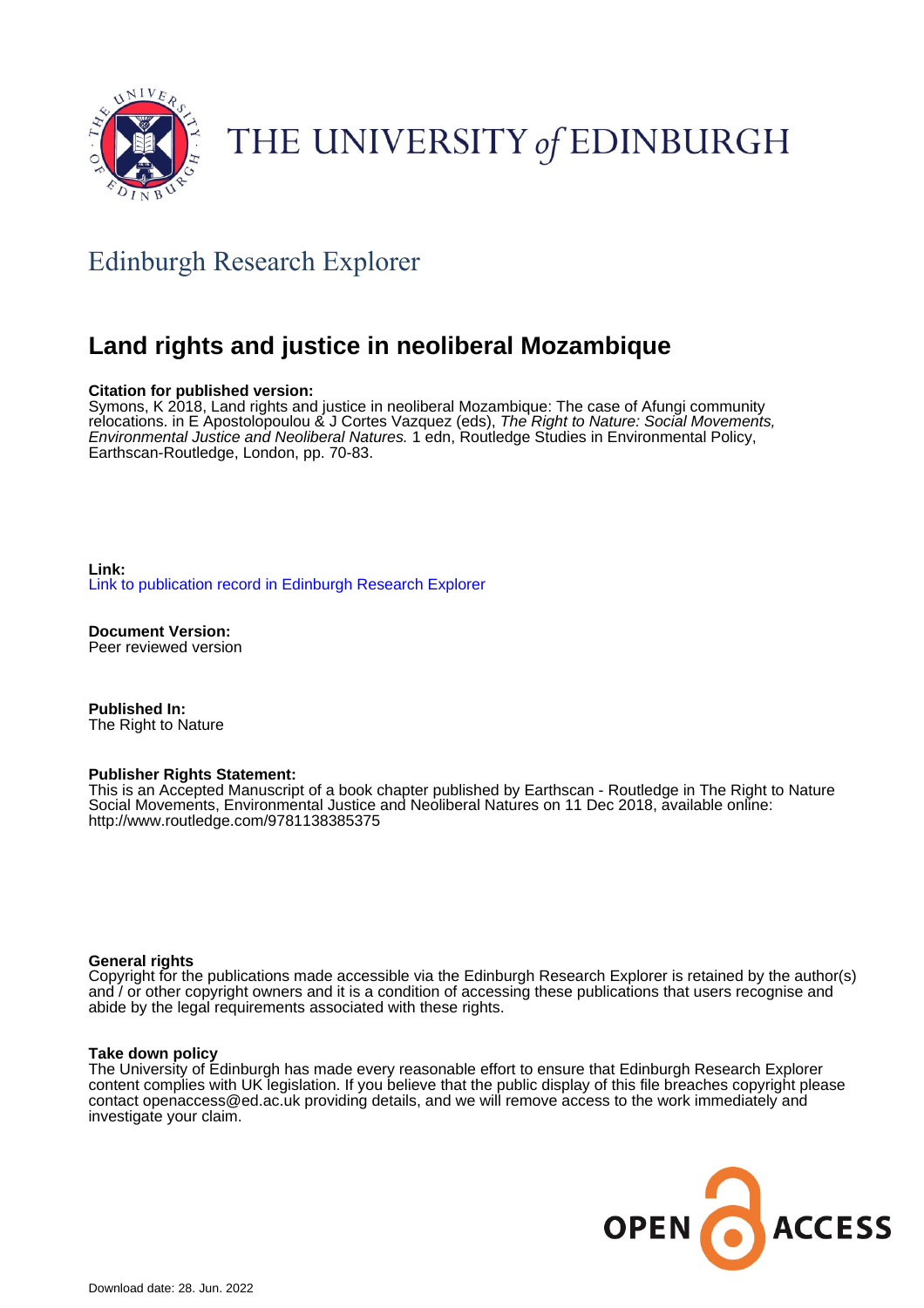# Land rights and justice in neoliberal Mozambique: The case of Afungi community relocations

People should know Mozambique is different now! Now what we have are the locals disrupting things! (email correspondence between author and civil society activist, July 2015)

The image of civil society as a zone of trench warfare between working people and the capitalist state served the left well enough at one moment in history..... But invoking such topographies today can only obscure the real political issues, which unfold on very different ground. (Ferguson 2010: 109)

## Introduction

Land exploitation has reached unprecedented levels globally, with land occupied by communities often targeted for redevelopment by companies in the agricultural commodity, extractives and tourism sectors (Hall, 2013; White *et al.* 2012). Mozambique is increasingly the target of large-scale land acquisitions for industrial, gas, coal and agricultural uses. Deals have often involved land currently occupied by communities on insecure and customary tenures, communities which are increasingly asserting their rights against such development. Land grabs, even in the face of protest, are reported across many regions. These include displacements for biofuels in southern and eastern Africa (Moloney and Smith 2010), relocations to make way for biodiversity conservation in southern Africa (Benjaminsen and Bryceson 2012; Büscher and Ramutsindela 2016), protest against mining across Latin America (Bebbington and Bebbington 2016; Burchardt and Dietz 2014; North and Grinspun 2016), and land grabs for tourism redevelopment in Greece (Hadjimichalis 2014). These changes prompt debates over rights and justice: who has the right to the land, who can benefit from resources, and how, and by whom, such decisions are made.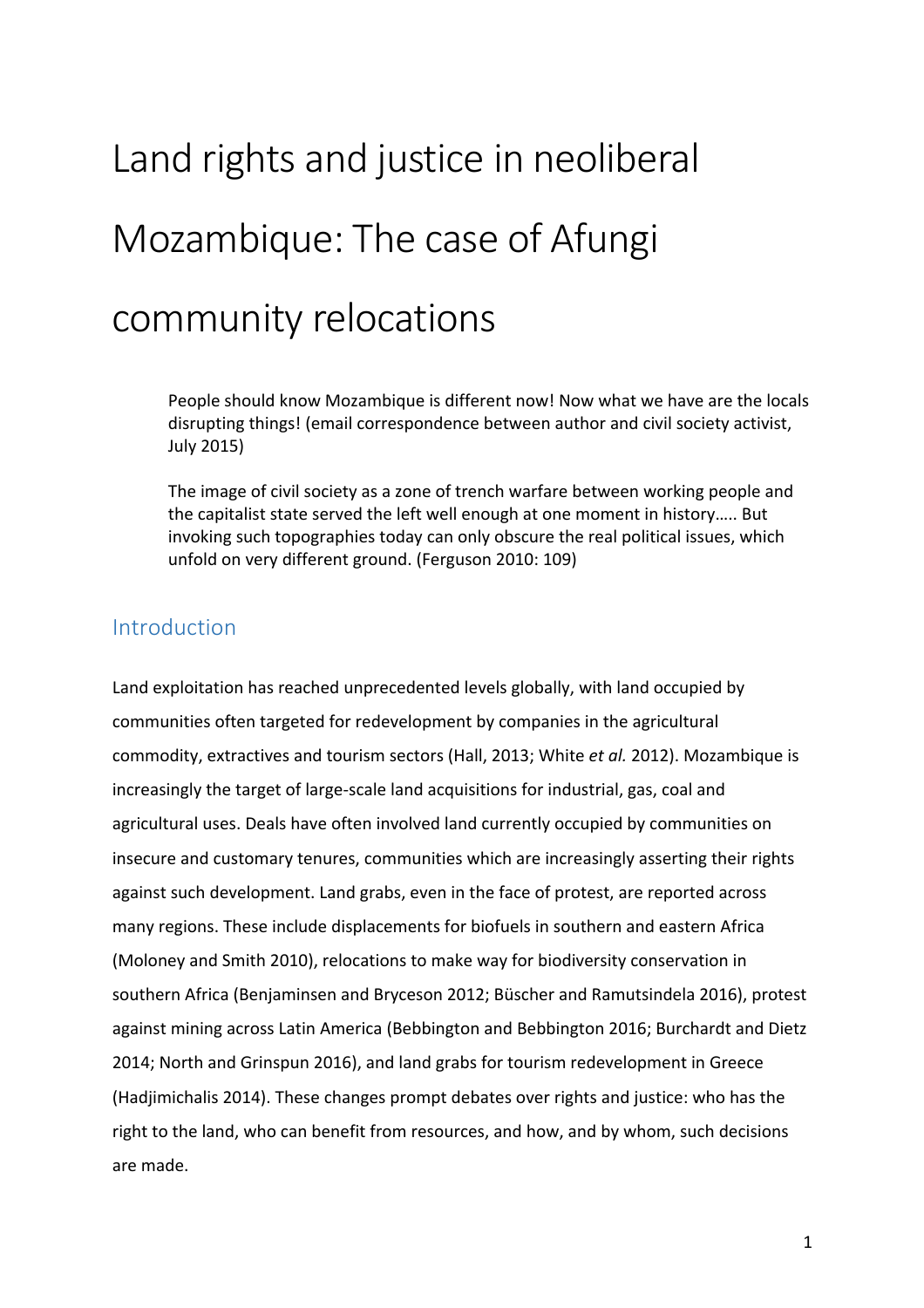This chapter focuses on one such case; how communities and civil society are contesting land acquisition by the US oil and gas company Anadarko. Anadarko has been granted permission by the Mozambican state to build a gas processing plant on the Afungi Peninsula in Cabo Delgado province in the north of the country. In June 2015, a coalition of civil society activists, communities and their legal representatives took the Government and Anadarko to court to contest the planned relocation of 1,500 existing residents of the site to make way for the plant. The court case, and the campaign leading up to it achieved several important concessions on behalf of the communities scheduled for relocation, especially financial compensation. The campaign has been celebrated by civil society activists as a clear victory leading to a new era of political accountability whereby community needs and rights would hold a central place in Mozambique's resource politics, and where this could be secured through particular right-based strategies of engagement and protest. However, even though the Afungi communities have been able to assert certain legal rights (in this case, a right to compensation and a right to be consulted), they have not been able to prevent their relocation. Nor has this case led to a broader assertion of land rights by the Mozambican state (defined as secure tenure and ownership over ancestral land, or land which has been occupied according to traditional or customary rights), and violent land disputes in Mozambique are escalating.

This chapter uses the case of Anadarko and the Afungi communities to explore how Mozambique's ostensible commitment to rights and its encouragement of 'a good business environment' has provided opportunities for those fighting for community rights to use certain strategies and tactics to great effect, while at the same time, entrenching certain aspects of neoliberal development. Contestation of land deals is often theorised as a simplistic 'expulsion and resistance' dynamic, between 'local communities' on one hand, and large corporate and state interests on the other (Borras and Franco 2013; Ferguson, 2005, 2006; Hall 2011). This implies that victory only means successfully resisting relocation. Yet in articulating a positive politics around community rights to compensation, consultation and due process, civil society activists and communities in the Afungi peninsula have made themselves visible and secured numerous concessions, while also failing to negotiate their ability to remain in place. I consider whether, and in what ways, the Anadarko case constitutes a *victory* for the Afungi communities, and discuss the wider lessons that can be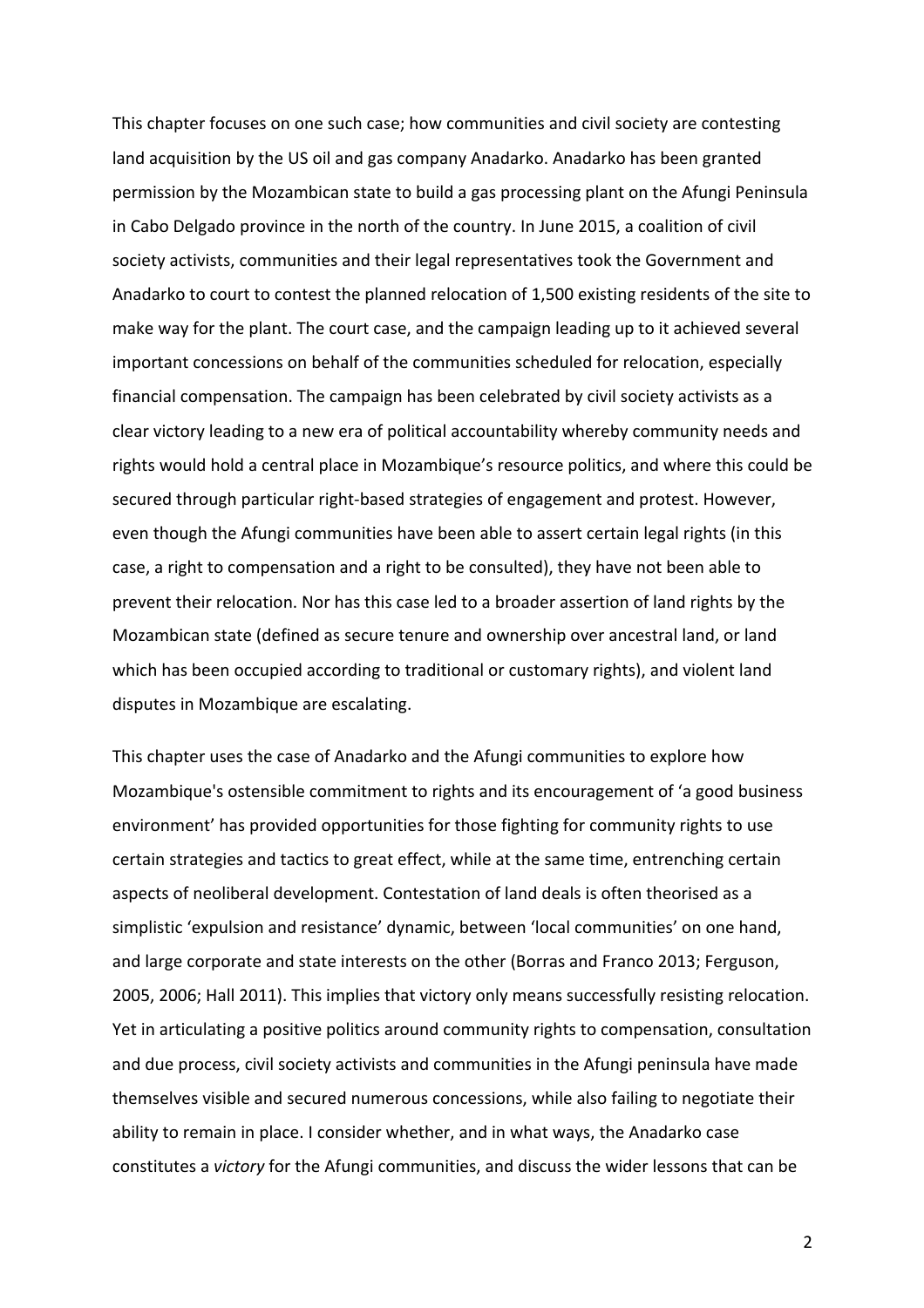drawn from this case. I draw on field work in Mozambique in 2013 and 2014 with civil society activists and policy makers involved in land acquisitions, along with analysis of policy reports, legal documents, reports by civil society organisations and records of community meetings. The chapter is structured around four sections: following this introduction, I explain the background to land rights contestation in Mozambique's resources boom, and the controversies caused by Anadarko's proposals. I then discuss Anadarko's attempts at engagement with communities, and how these were radically shaped by the civil society coalition, culminating in the court case of 2015. I then explore what this victory really means in the light of Mozambique's extractives scramble.

### Land Grabs in Mozambique's Resources Boom

Mozambique is undergoing a period of intensified natural resource exploitation and export, with state and private actors preoccupied with the development potential of natural resource exploitation. Across the country, mega-projects in a variety of sectors are changing the country's topography. Projects range from the controversial ProSavana soy farming project in Nacala Province which uses Brazilian-style intensive farming techniques (including mono-cropping and use of agro-chemicals), to the coal fields of Tete province, and newlydiscovered natural gas sources in Cabo Delgado's coastal waters (the subject of this chapter). These schemes have led to a sustained growth rate over recent years, 7% per year between 2008 and 2015 (World Bank 2013, 2014, undated). Under President Filipe Nyusi (elected in 2015), Mozambique is said to be entering a new era of political maturity characterised by sustainable long-term economic prospects, a reduction in the need for international aid, and a break with the corrupt politics of the recent past (Vines et al. 2015). For a country which remains near the very bottom of the Human Development Index, this resources boom could indeed be extremely significant, if conducted fairly and for the national interest.

However, the resources boom has been intensely contested. Its critics observe a government and a private sector pursuing an extractives agenda regardless of social or ecological outcomes, while often serving personal and private, rather than national interests (CIP 2014; Hanlon 2016; Kirshner and Power 2015; Santos, Roffarello and Filipe 2015). The boom has meant that many communities have lost access to their land in the name of wider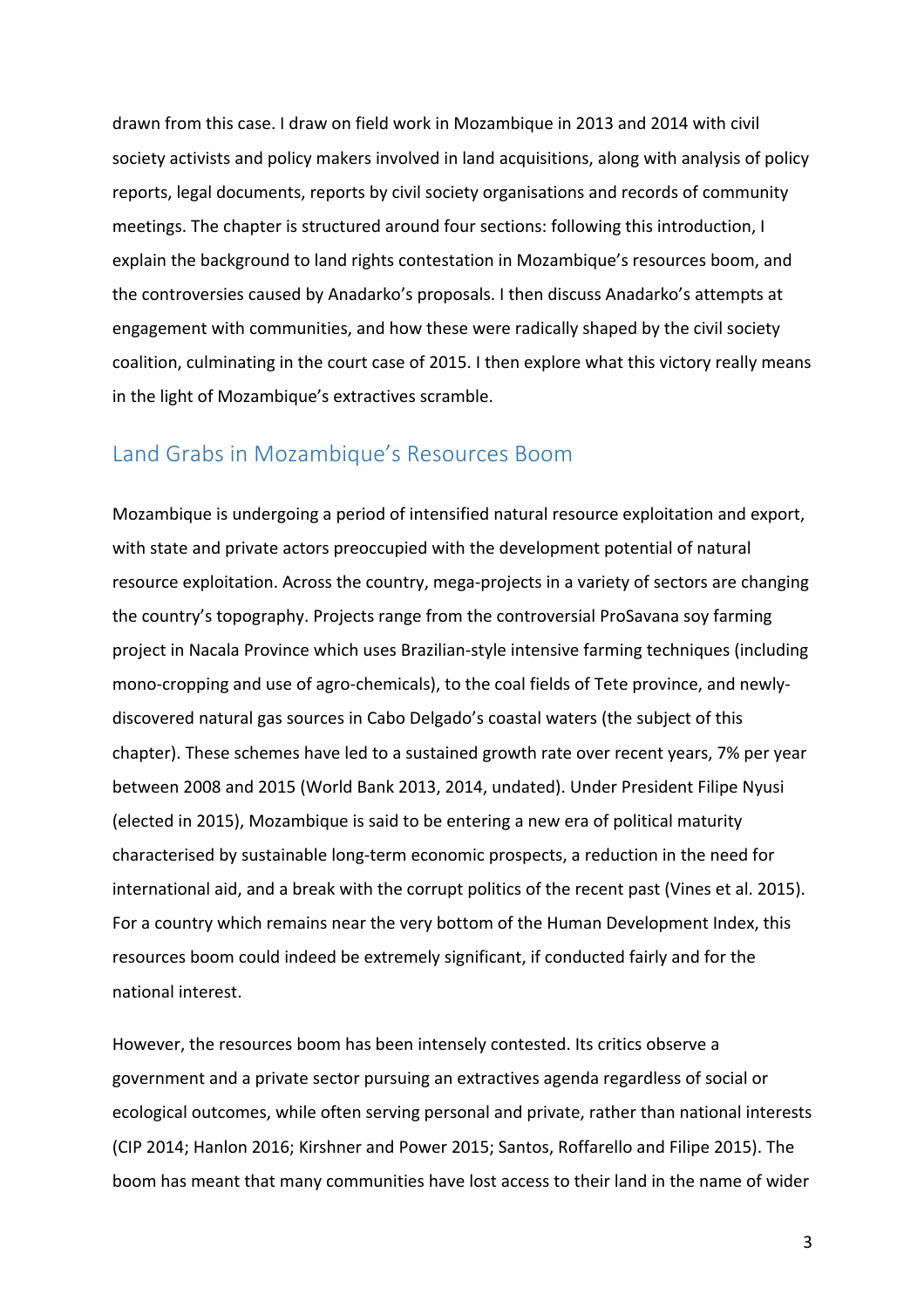national economic development. Approximately 2.5 million hectares of land have been transferred away from traditional and subsistence-based uses to major international corporations between 2004 and 2009 (Manuel and César 2014, Twomey 2014), and while more recent figures are not available, it is notable that this figure does not even include the 35 million hectares required by Prosavana, the soy project mentioned previously, or the required by Anadarko in Cabo Deglado. These changes often cause conflict with communities. For example, in Tete province, farming and herding communities have been forcibly moved from the 60 million hectare site now occupied by Brazilian coal giant Vale (and its British and Australian partners), while Manuel and César (2014), report over 50 more sites where community land rights and access to livelihoods conflict with planned or existing extractive and industrial uses.

This major land transfer has taken place despite strong legal protections for customary and informal land use. This is land use defined by the Mozambican government as "the occupation of land by individual persons and by local communities, in accordance with customary norms and practices, as long as these do not contradict the Constitution". Law no. 19/97 of 1 October further states that its purpose is "to ensure the rights of the Mozambican people over the land and other natural resources, and to promote investment in sustainable and equitable use of these resources". This same legislation states that all land is owned by the state, and land rights are granted to companies, collectives, organisations or individuals under a DUAT (Direito de Uso e Aproveitamento da Terra/ right to use and benefit from the land) (Article 10, Mozambique Land Act, No. 19/97). Informal rights where communities have occupied the land for over ten years are also protected. However, in 2014, the Mining Law was revised to establish that economic activities, especially gas and mining, take priority over informal land rights (Article 12 and Article 2, Law no. 20, 18th August 2014). This is intended to act as an incentive to the extractives industry, with similarly favourable revisions for minerals and precious gem extraction (Bloomberg Business News 17 December 2014; EY October 2014). Nevertheless, community rights are still protected under current legislation, and holders of mining permissions are required to consult communities and to provide financial compensation for relocation (whether through the restoration of living standards elsewhere, or through the chance to benefit from the proposed operations) (Mozambican Resettlement Decree of 2012). These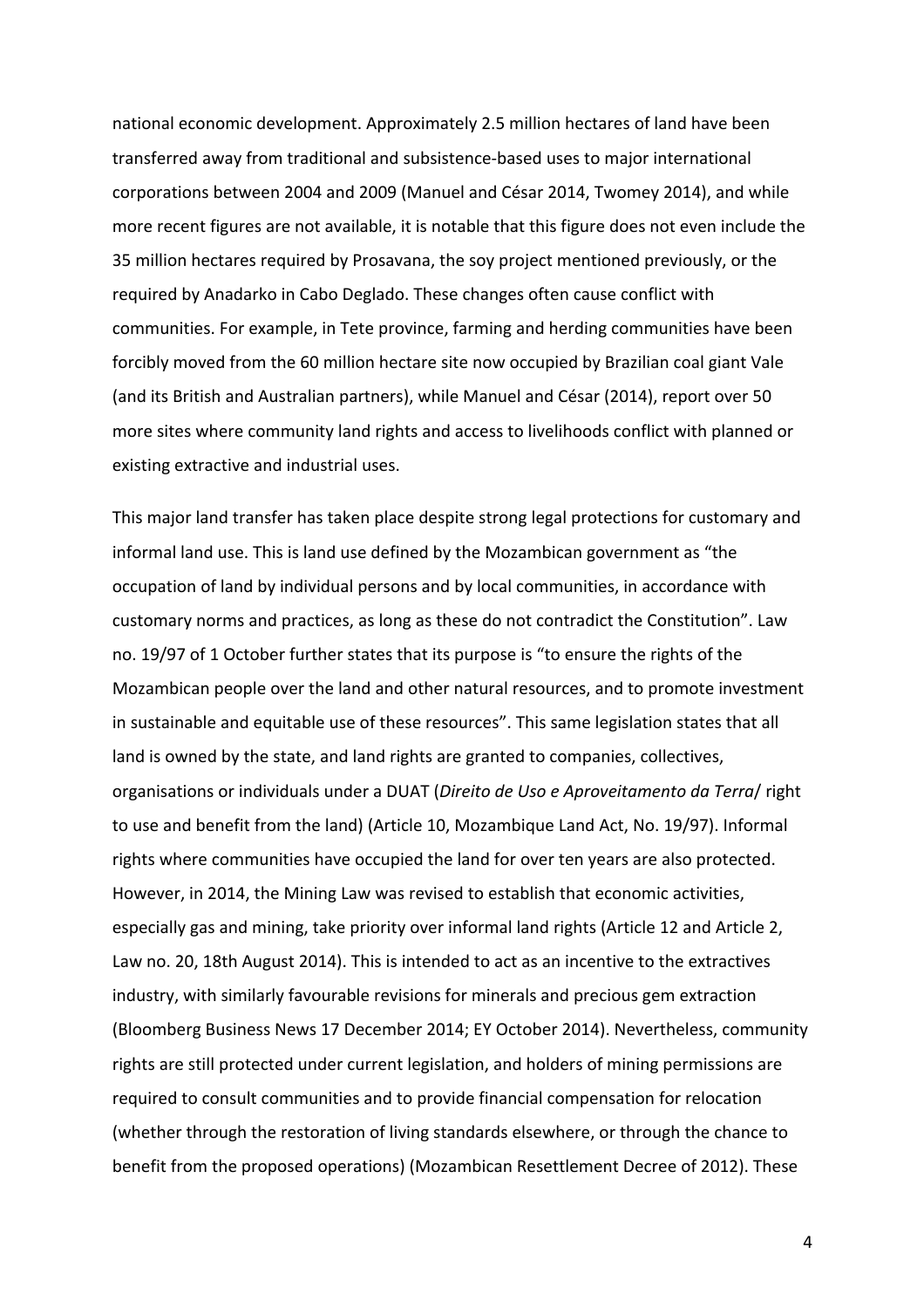signals from the Mozambican government are ambiguous: although the law clearly protects informal land rights and places obligations on developers, recent history has been of escalating conflicts between communities and projects in which DUATS have been awarded to private interests, while community rights are ignored (Salomão 2015).

It is precisely this gap between legal commitment and practice which civil society activists exploited in the Anadarko case. In 2002, around 20 organisations, ranging from large NGOS, like Action Aid, to small Mozambican civil society groups, formed the Civil Society Platform for Extractive Industries and Natural Resources (CSPEINR) to improve the representation of local communities in the decision-making process around extractives. The secretariat of the platform rotates around its members every two years, and between 2013-2015 it was held by Centro Terra Viva (CTV), a small Maputo-based civil society organization. CTV comprises around 20 staff engaged in community advocacy, legal training and education around environmental issues, with a focus on biodiversity conservation, land use and the extractives sector. Alda Salomão, an environmental lawyer, is CTV's Legal adviser and heads its Environmental Policy and Legislation Program, and has been for several years a very land rights active campaigner in Mozambique. In 2012, Salomão, fellow activists and communities began campaigning against the proposed community relocations. I now turn to discuss the case of Anadarko and the Afungi communities in more detail.

# Contesting the world's second-largest liquefied natural gas (LNG) plant

The Afungi Peninsula is located approximately 2000 miles north of Mozambique's capital city Maputo in the province of Cabo Delgado, near to the Tanzanian border (shown in Figure 1 below). Cabo Delgado is the home constituency of President Filipe Nyusi, a Frelimo (Mozambique's ruling party) stronghold with nearly 80% of the vote in 2015. In 2012, Anadarko and partners discovered 100 trillion cubic feet of natural gas in the region's coastal waters, reported as "enough fuel to build the world's second-largest LNG plant" (Bloomberg Business June 14, 2013). The proposals for the plant, which at the time of writing have not yet been constructed, include onshore and offshore extraction and processing infrastructure, along with facilities to keep the gas at very low temperatures for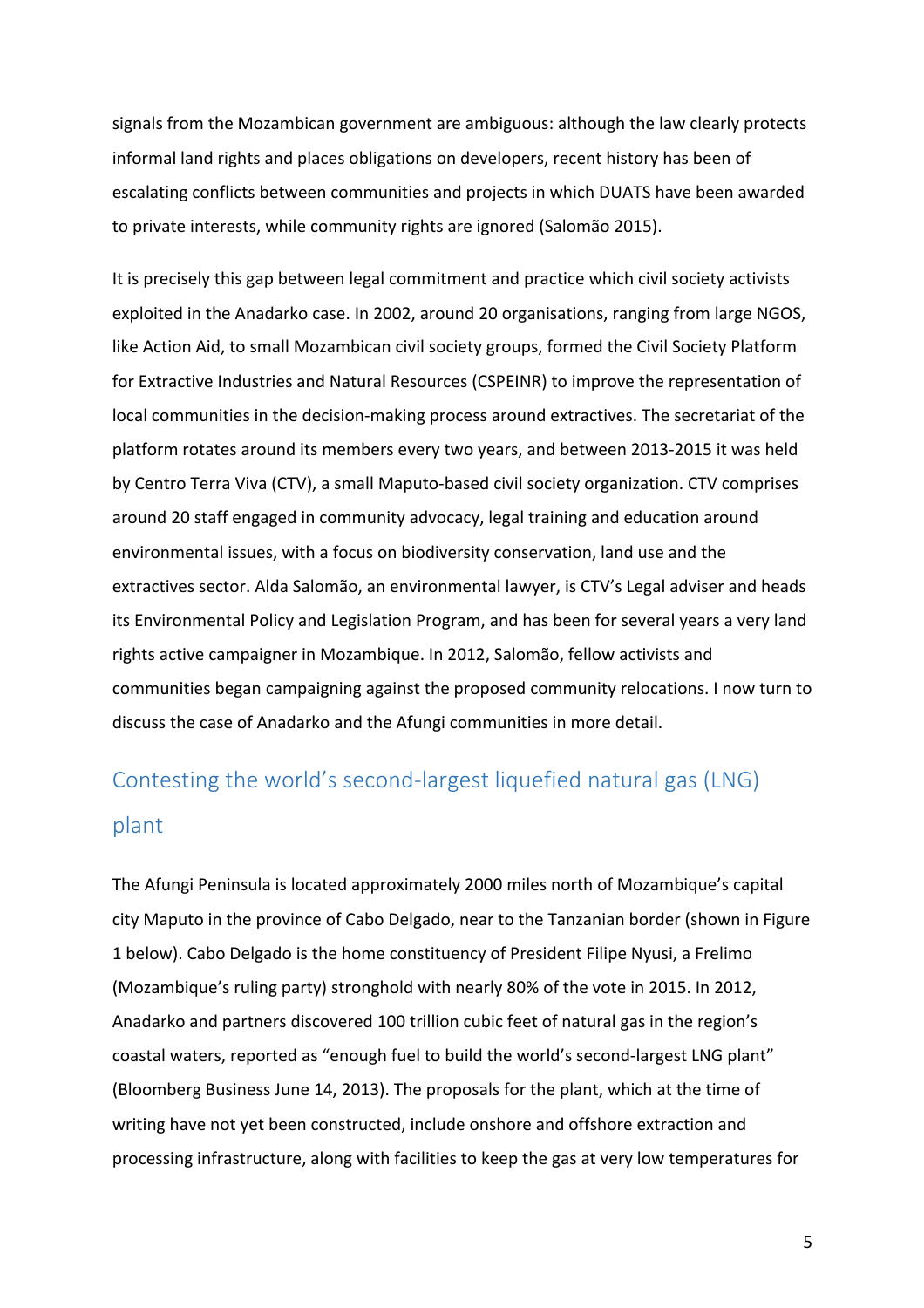safe storage and transportation, and support buildings including worker accommodation, offices, and an airport and airstrip, all on a 7,000-acre site secured by a large exclusion area. For the Afungi Peninsula to be remade as this hyper-modern, globally connected gas export zone, it must first be cleared of its existing residents. These include around 1,500 people spread over three villages, namely Quitupo, Maganja and Senga, alongside several hundred more people who live outside of the zone proposed for the plant, but whose livelihoods depend on it (Salomão 2015). Though the region is changing fast, many of these villagers live traditionally, focusing on cashew nut production and fishing for their livelihoods. These communities are deeply concerned about the impact of the gas plant on their livelihoods (Aljazeera, 22 January 2014).





Community concerns can be understood as falling into into two broad categories. Importantly, these cannot be reduced to resistance to relocation. The first category centres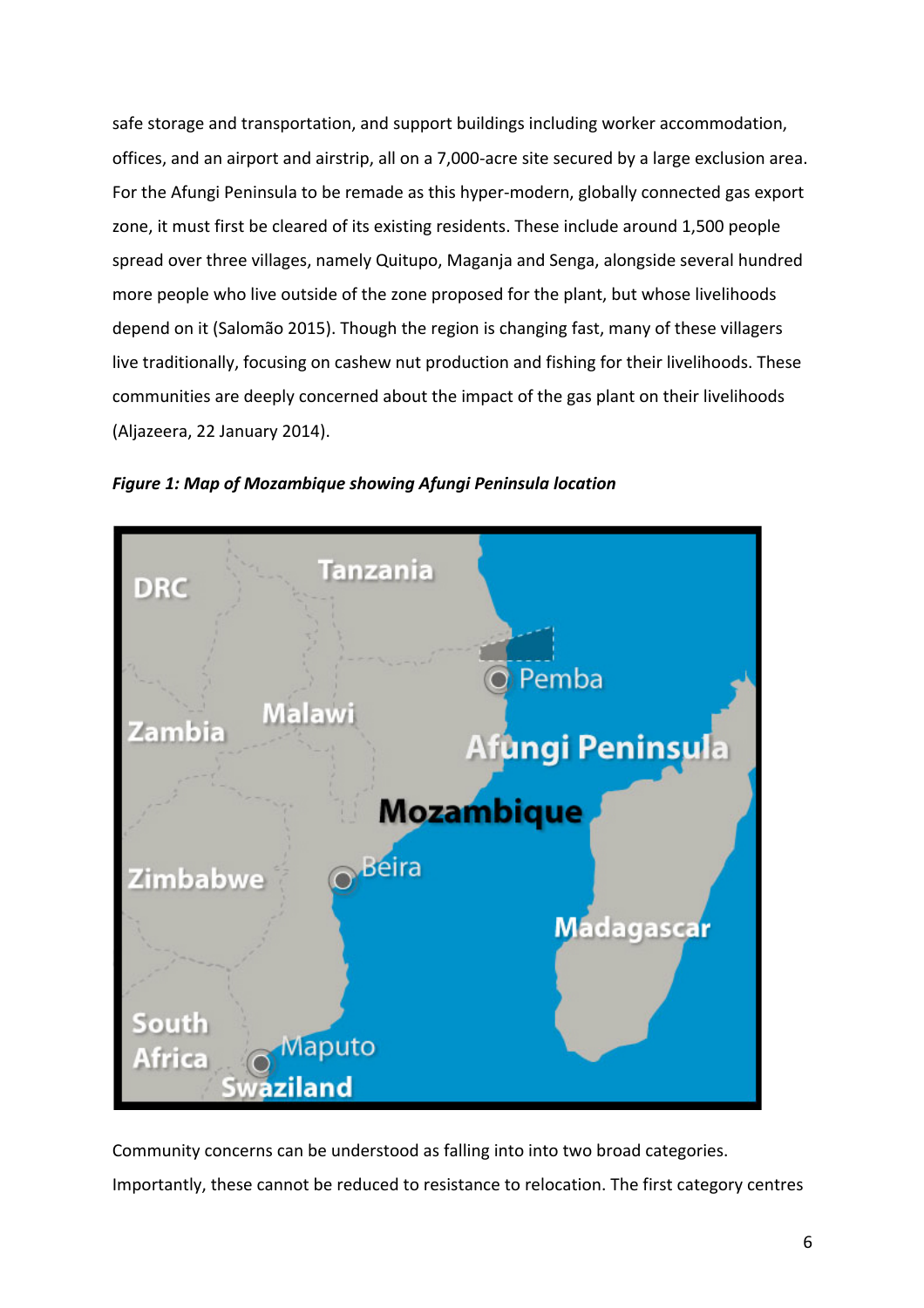on the distribution of benefits from the plant. As Anadarko was able to secure a sympathetic tax agreement under the 2014 Mining Law revision, any immediate benefits to local people depend on being able to secure jobs at the plant or provide services to gas workers, rather than any taxation and public spending. However, communities are unlikely to meet the demands for highly-skilled gas workers. Moreover, experiences in other sites in Mozambique and Africa more widely indicate that local communities tend to be prevented from getting anywhere near the sites, and end up providing informal and low-skilled services such as sex work, rather than finding opportunities to engage in resource production at any significant scale (Ferguson 2006; Kirshner and Power 2015; Human Rights Watch 2013). For the Afungi communities, this is compounded by the threats to existing livelihoods from the destruction of cashew trees and the loss of access to fishing grounds. In essence, they are unlikely to gain from employment at the site, even as their existing source of livelihood is removed. These concerns can be understood as being about distributive justice, defined as being concerned with the distribution of goods or value across a society, and the mechanisms necessary to determine fairness or equity across different social groups (Capeheart and Milovanovic, 2007; Lamont, 2007). This includes communities' calls for rights to protect their livelihoods and to ensure they gain from the proposed plan, rather than see gains simply accrued by state and Anadarko actors.

The second category of community objections concerns the methods by which Anadarko gained its land rights, including its consultation with the local community. Throughout its early stages, agreements around the plant were very secretive, and Anadarko's land rights were originally awarded without any consultation or compensation offers. An informant explained that Anadarko was encouraged by a handful of government officials to bypass the official process:

....I understand the government gave these concessions, but the government was just two or three guys, not really representing the well-being of the whole country, saying; 'yeah, I'll give you leases, whatever... So no democracy. So people in Mozambique say 'well the government gave Anadarko all this land'... Well that wasn't really the government, that was just two or three individuals in high power that can give these concessions (Interview with donor, Maputo, 24 April 2014).

Several other informants confirmed that it has been common practice in Mozambique for government officials and companies to collude in expediting decisions on land allocations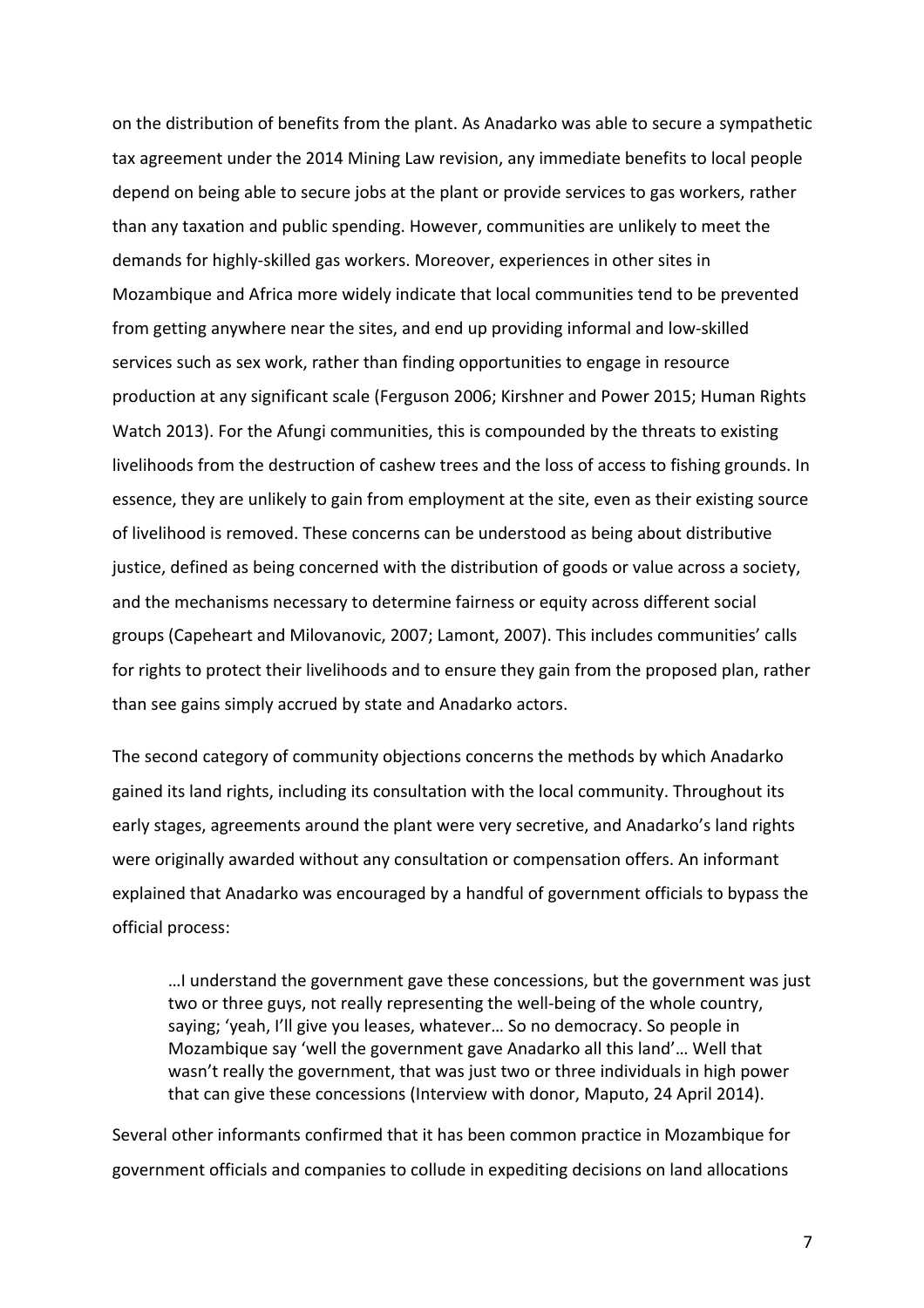for extractive projects. This can be understood as being about procedural justice, that is, the process by which Anadarko and the Mozambican government worked together to secure the DUAT for the plant. Procedural justice requires a process "that is recognised as being fair, where stakeholders can participate in the process and where their values and preferences are recognised" (Larcom and van Gevelt 2017; Schlosberg 2009). This was evidently not the approach initially taken by Anadarko.

Distributive and procedural justice were both key to the civil society campaign. The campaign prioritised the training of community paralegals through local associations, and established community committees for each of the three affected villages, training members on how to make the most of the consultation that Anadarko was obliged to perform to call for recognition of their rights to compensation and more comprehensive consultation. At several points these committees were successful in shifting Anadarko's interaction with the communities from a superficial to a meaningful process, for example, halting the licensing process in 2013 and 2014 by refusing to grant community consent, effectively bringing Anadarko's project to a temporary stop and threatening their desire to do business in Mozambique (Salomão 2015). The campaign also made regular use of media publicity, thereby publicly questioning Anadarko's claims to corporate social responsibility. Such activities called the Mozambican state and Anadarko to account over their professed commitment to the rule of law and to good business practice.

A full legal challenge was heard in the national courts in June 2015. The case discussed several serious claims, including that Anadarko had not gained community consent for relocation; that communities did not understand why they had to be resettled and what would happen to their livelihoods; that compensation had not been offered; that an Environmental Impact Assessment had not been satisfactorily undertaken; and, that engagement with communities had not been the kind of genuine and substantive engagement required by the 2012 Resettlement Decree. CTV also reported the ongoing police intimidation of activists, community members and paralegals, and the arrest and subsequent release of Salomão under charges of promoting civil disobedience (reported to me in interview with a CTV officer, October 2013 and again in email correspondence, June 2015). These allegations clearly run counter to Anadarko's public commitments to be conducting a responsible, comprehensive and transparent resettlement process.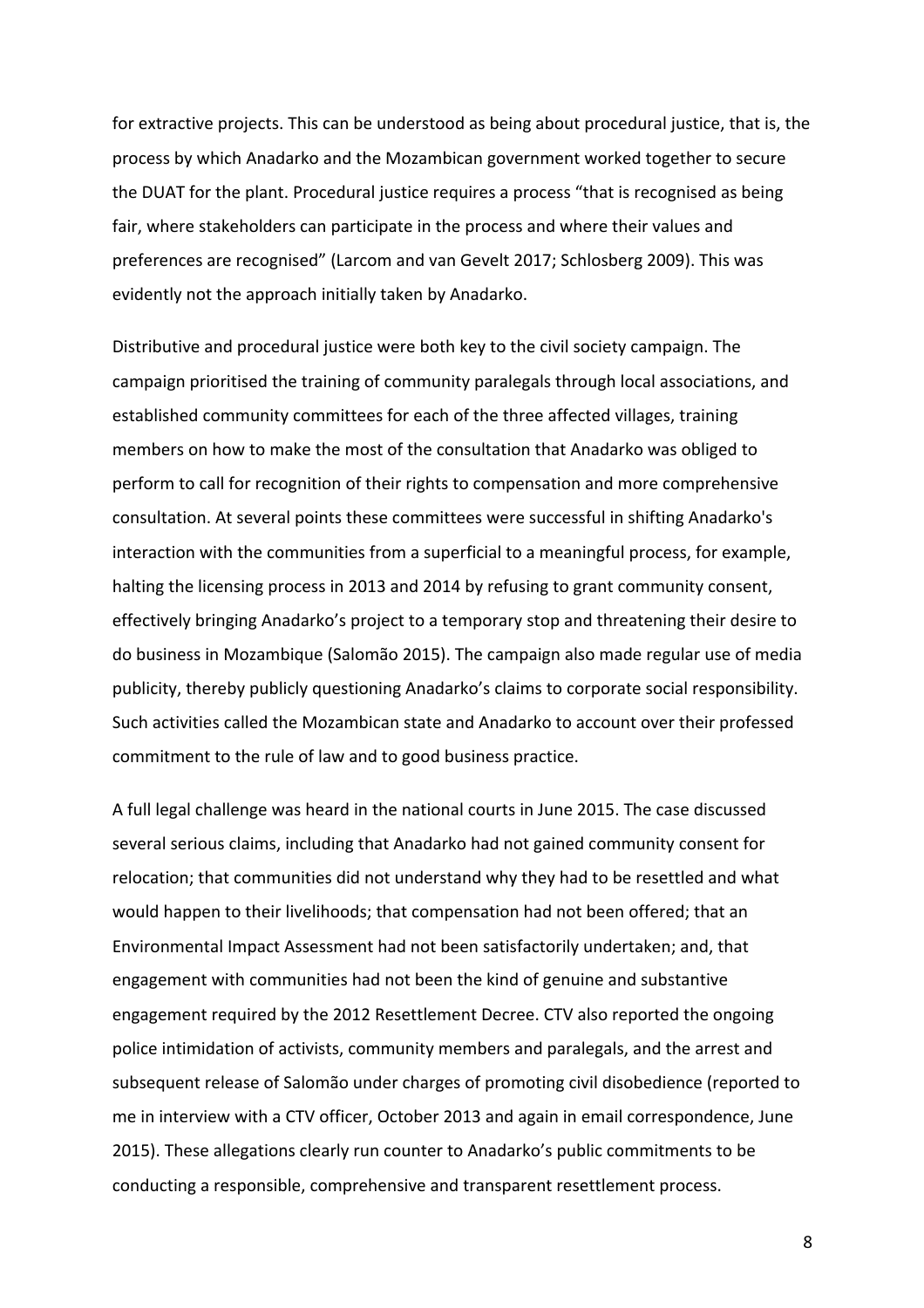Although the Mozambican courts found that Anadarko's DUAT was awarded legally, the civil society campaign brought notable benefits for the Afungi communities, and prompted a significant change in approach by Anadarko and the Mozambican government. Anadarko greatly increased its public consultation activity, from the sporadic efforts throughout 2013 and 2014 to a series of extensive consultation meetings, along with setting out how it intends to employ local people and use local services (Mozambique Gas Development Project, Project Description, undated). The Anadarko Chief Operating Office Al Walker publicly met with President Nyusi to reaffirm a joint commitment to good business practice and publicly reject the questionable shortcuts the company had taken earlier (Mozambique Gas Development Project press release, 15 July 2015). Most significantly, a large compensation package for the Afungi communities was announced, including US\$180 million in community payouts; US\$90 million to compensate for the loss of cashew trees and other assets, and US\$90 million to fund the construction of homes, schools, hospitals and access roads in the new town (Mozambique Gas Development Project, 13 July 2015). While this figure is small compared to the US\$212 billion estimated worth of the project, it is nonetheless a significant concession from Anadarko.

While the legal challenge secured a large financial settlement for the Afungi communities along with public acknowledgement of their rights, it has not prevented their eventual relocation. There are therefore two important questions for activists to consider when drawing lessons from the case of Anadarko in Mozambique. First, what made the campaign successful? What strategies and tactics were open to activists and communities, and how are these modes of engagement related to broader trends in land rights activism in different situations? Second, we must also explore the nature of the victory. In successfully leveraging the law to claim their rights to compensation and consultation, communities have ultimately negotiated away their land rights and the legality of Anadarko's DUAT has been confirmed. What, then, constitutes success in a situation where the communities will still be relocated? In the next section, I consider what this case means for land rights campaigners against neoliberal economic development more widely.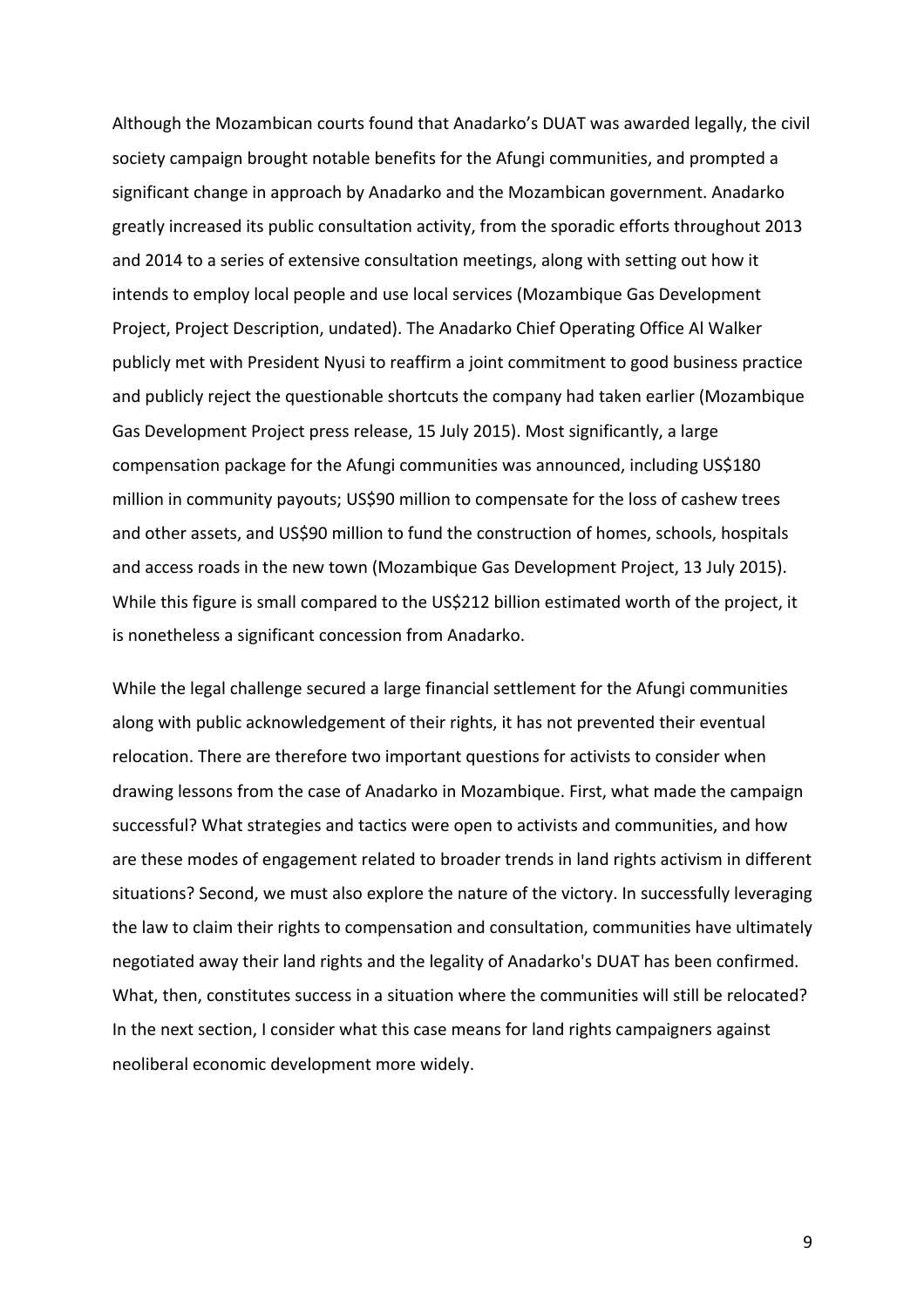### Community activism for a neoliberal era

Anadarko's proposals, and wider contemporary policy developments in Mozambique are identifiably neoliberal: they exemplify the production of wealth from the privatisation of common resources, the production of new regulations by the state which promote the needs of the private sector (reregulation), and the creation of new spaces, whereby some people and natures are connected to global capital networks, and others are dispossessed (Harvey 2005; Moore 2015). A variety of forms of power and control are necessary to dominate, coerce and encourage people to go along with these neoliberal reforms. These include authoritarian tactics, such as arrest, eviction, detention and intimidation by state agents like police, and softer methods like consultation, designed to persuade activists and communities that given proposals are in their own or the broader national 'best interest' (see Apostolopoulou et al. 2014 and Hönke 2013 for discussions of different uses of consent and coercion in neoliberalising contexts). By the same token, opposition to neoliberalism can also take many forms, ranging from directly contesting dispossession by refusing eviction in land disputes, to subverting the original intention of neoliberal reforms in day-today practices (Butler and Athanasiou 2013; Ferguson 2010). In understanding what makes the Afungi case relevant to activists, it is important to consider how neoliberalisation processes open new strategies and discourses for different actors to achieve particular ends, and how these might be mobilised to protect citizen's land rights. Neoliberal processes, even as they reinforce certain pathways of uneven development, can also provide new ways for marginalised groups to articulate and press their claims.

The first observation for activists is that the civil society coalition's successful interruption of Anadarko's proposals was achieved through giving the community access to legal advice, and training community members themselves to act as paralegals, able to assert their own rights in line with existing Mozambican law. This gave Afungi communities legal representation, and prevented the government from conducting questionable legal fixes (as it attempted to do at the outset of the scheme). Giving poor communities voice and power forced the Mozambican state to recognise their rights, and put pressure on authorities to act in accordance with the law. The campaign was contingent on an existing progressive land law in Mozambique: rather than agitate for legislation to protect communities in the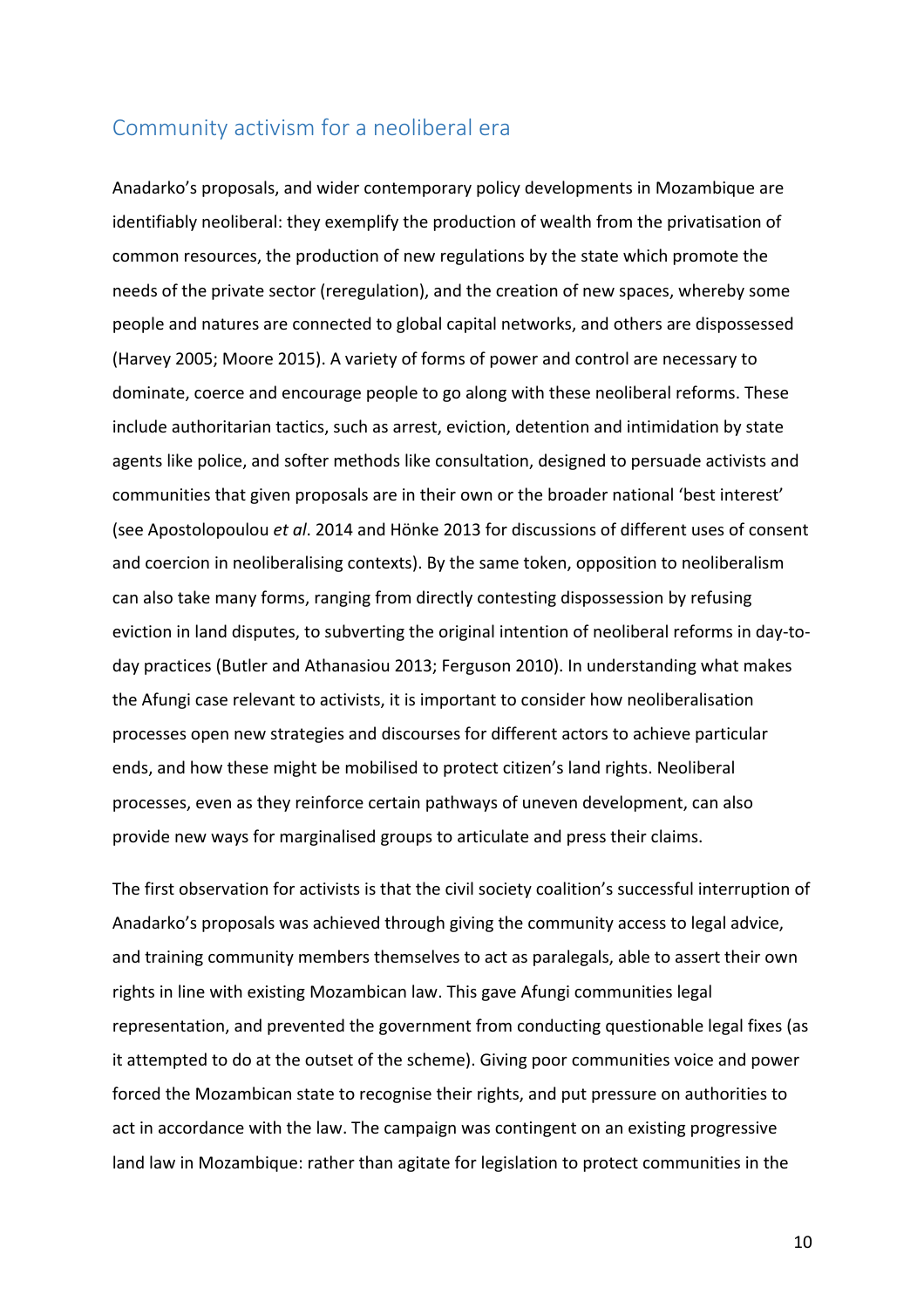first instance, CTV activists were able to ask that existing rights be enforced, an approach that the organization intends to use in other cases in Mozambique as part of a wider campaign to encourage the government to better incorporate rural and urban poor in redevelopment decisions. In this sense, the campaign was primarily targeted at the enforcement of the existing legislation, cementing the state as a player that should be central in activists' minds when considering their strategies. Activists can thus achieve significant results where legal regimes which protect informal community rights are in place, leveraging these regimes to put pressure on authorities and companies.

The campaign also indirectly challenged Anadarko's reputation and its public commitment to corporate social responsibility, and led the company to question its involvement in Mozambique. At several stages in 2013 and 2014, there were media rumours that the company was intending to pull out of the country over difficulties in doing business, to the obvious detriment of the state and the company which both desired to gain benefits from exploiting the large and potentially lucrative gas find (AllAfrica 17 September 2013). The activities of CTV, other civil society organisations and the communities thereby invoked global liberal norms in order to threaten Anadarko's reputation. They exploited Anadarko's and the Mozambican government's commitment to legal process and the establishment of stable business conditions, encouraged under the 'trade not aid' investment and development regime (that is, the dominant idea in international development that poor countries' route out of poverty lies in international trade rather than aid). This suggests that corporate reputation, and broader visions of trade-led development provide key leveraging points. 

However, it is also significant that the Afungi communities are still due to be relocated. Despite the significant concessions awarded to them, it is notable that the renewed effort on community consultation has not tabled the possibility of remaining in place. For Anadarko and the state, the relocation is taken for granted and the consultation material focusses on issues such as compensation and restoration of livelihoods elsewhere. It is also important to note that some activists continue to highlight problems with the consultation approach and compensation scheme. The CESPINR recently reported that the compensation figure has not been fairly allocated, and that the project's promises regarding local employment and benefits are unrealistic (Mimbire and Nhamirre 2015). There is still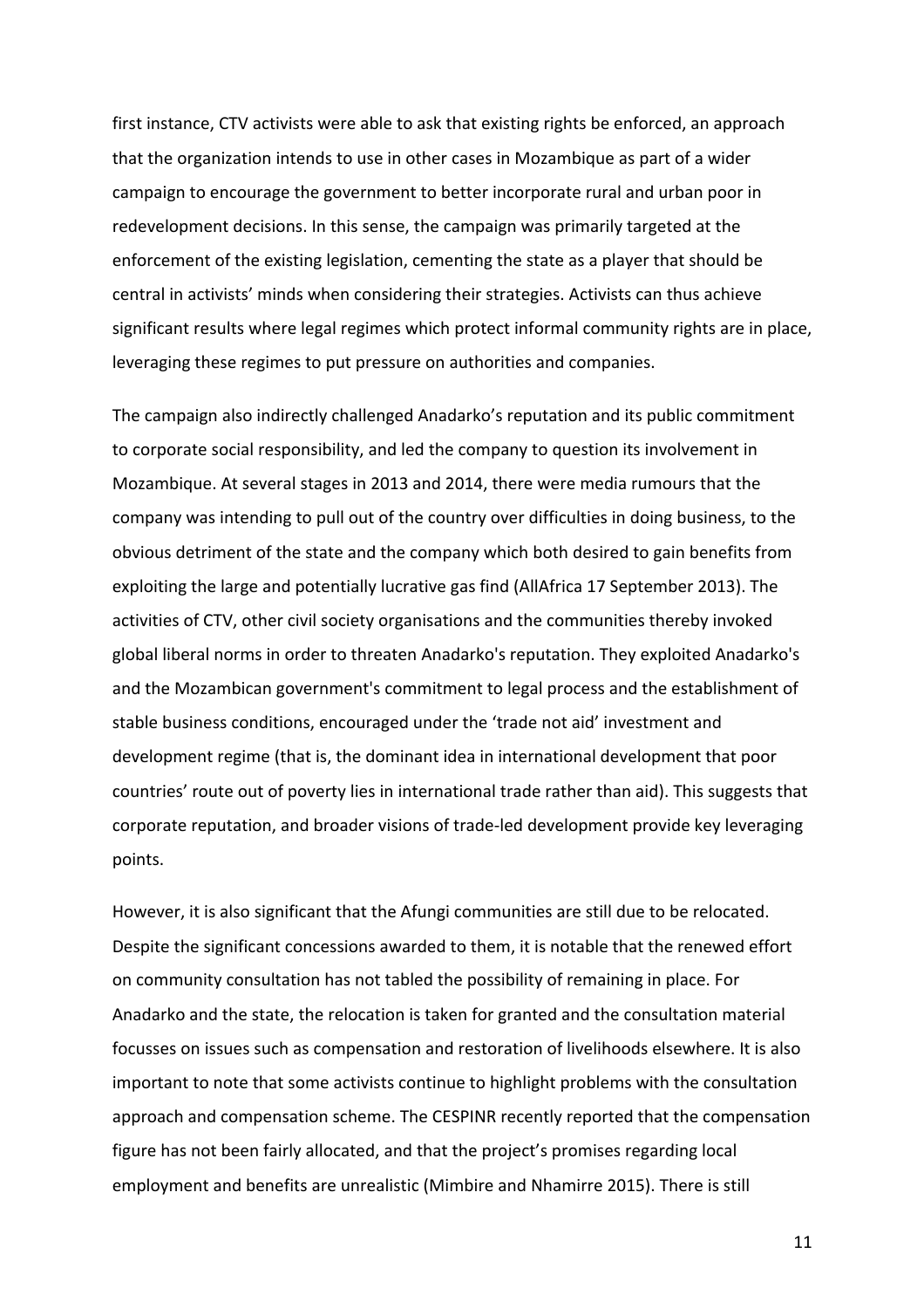ongoing, low-level harassment of activists, and community activists are still presented as being 'against development', painted as enemies of the national public good (interview with CTV officer, June 2015). There are, therefore, ongoing personal risks to activists protesting against the impacts of Mozambique's resources boom. In this sense, CTV's victory of 2015 has been superseded by ongoing contestation, and reassertions of power by the state and private interests in pursuit of neoliberal economic development.

The ongoing situation in Afungi compares to others in Mozambique. Of the 20 Mozambican cases of activism against extractive projects currently recorded on the Environmental Justice Mapping Database<sup>1</sup>, only one is reported to be a clear success – the Pande and Temene Gas Field in central Mozambique, where activists were successful in preventing the scheme from being registered as part of the Clean Development Mechanism (CDM), on the grounds that this would be an incorrect application of CDM investment rules. The Pande case is thereby also an example of environmental and civil society organisations leveraging the application of existing regulations, akin to the Anadarko case. However, all other 19 Mozambican cases currently active have not been reported as successes due to the fact that, regardless of any concessions gained for communities, the contested projects have not been permanently halted. An increased focus on community rights and corporate reputation has not translated to a permanent cessation of any of these projects, so far.

In light of this wider context, activists must therefore also question what they mean when they claim that there is a new era of community assertiveness in Mozambique. CTV and the Afungi communities have adopted a pragmatic approach to defining success. Specifically, success does not necessarily mean halting the relocations. Indeed, as some communities have reported, they do not necessarily *want* the proposals halted. Rather, they seek both procedural and distributive justice in the context of Mozambique's economic development: compensation for loss of land and livelihood, and recognition of their rights in the decision-

<sup>&</sup>lt;sup>1</sup> The database is a teaching, networking and advocacy resource which collates cases of activism and protest against damaging projects, especially the extractives industry, from across the world. It can be viewed at https://ejatlas.org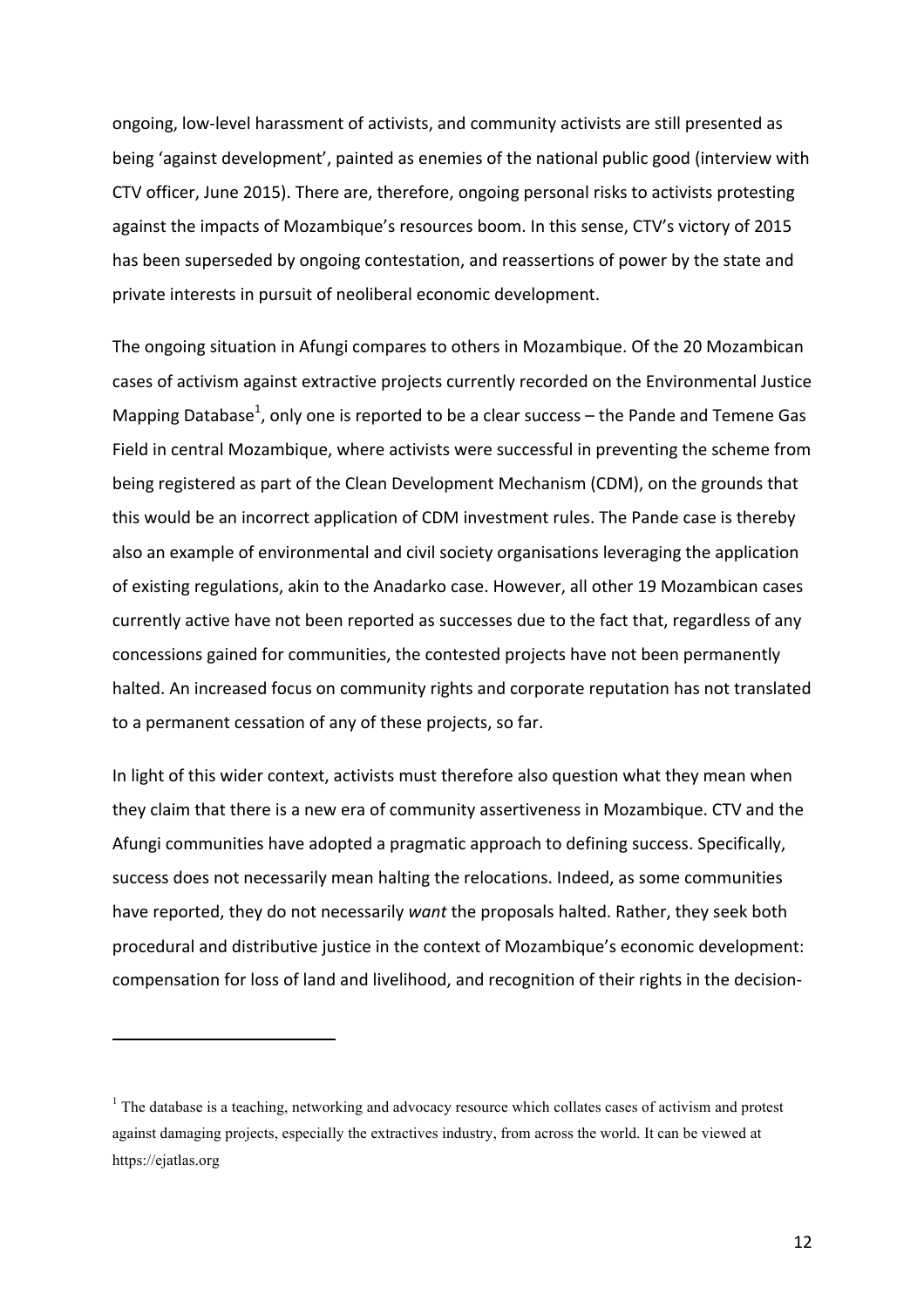making process. This involves reclaiming ideas of national development, and putting forward a wider vision of fairness and development in the interests of the public good. The broader success enjoyed by CTV and the civil society coalition has therefore been to establish pathways to make citizens' rights visible, bringing the dispossession often suffered by poor communities into the foreground.

### Conclusion

Extractive capitalist projects in Mozambique are leading to escalating political contestation, especially around the resettlement of local communities. The rise in civil society activism, centred on rights-based discourses, represents an important emerging trend which is bringing community rights onto the development agenda. The case of Anadarko in Cabo Delgado has demonstrated the power of a politicised approach from civil society activists which emphasises the relationship between expanded capitalist accumulation at a global scale and environmental dispossession suffered by poor and marginalised communities. By giving legal representation to communities, citizens have been empowered to seek greater procedural and distributive justice from a scheme which was initially imposed unfairly and secretively. 

CTV activists demonstrated a creative approach, using Mozambique's existing progressive land laws along with media and community awareness as leverage to ensure the rights of Afungi communities were respected. In particular, they were successful in mobilising and empowering communities to speak on their own behalf using community paralegals to conduct training. This strategy secured notable successes, including temporarily halting the project, greater consultation for affected communities, and securing commitment to a large financial package to compensate for livelihood losses (although it is significant that this redress package is still being questioned by communities). All these concessions were specified by Mozambican law, demonstrating the effectiveness of a rights-based approach in situations where the necessary legislation exists but is not being implemented. In this sense, CTV's approach has been highly effective in a neoliberal era where the production of stable business environments and 'trade not aid' development discourses dominate, and where land deals involve transnational actors like Anadarko which can be influenced by threatening their public reputation.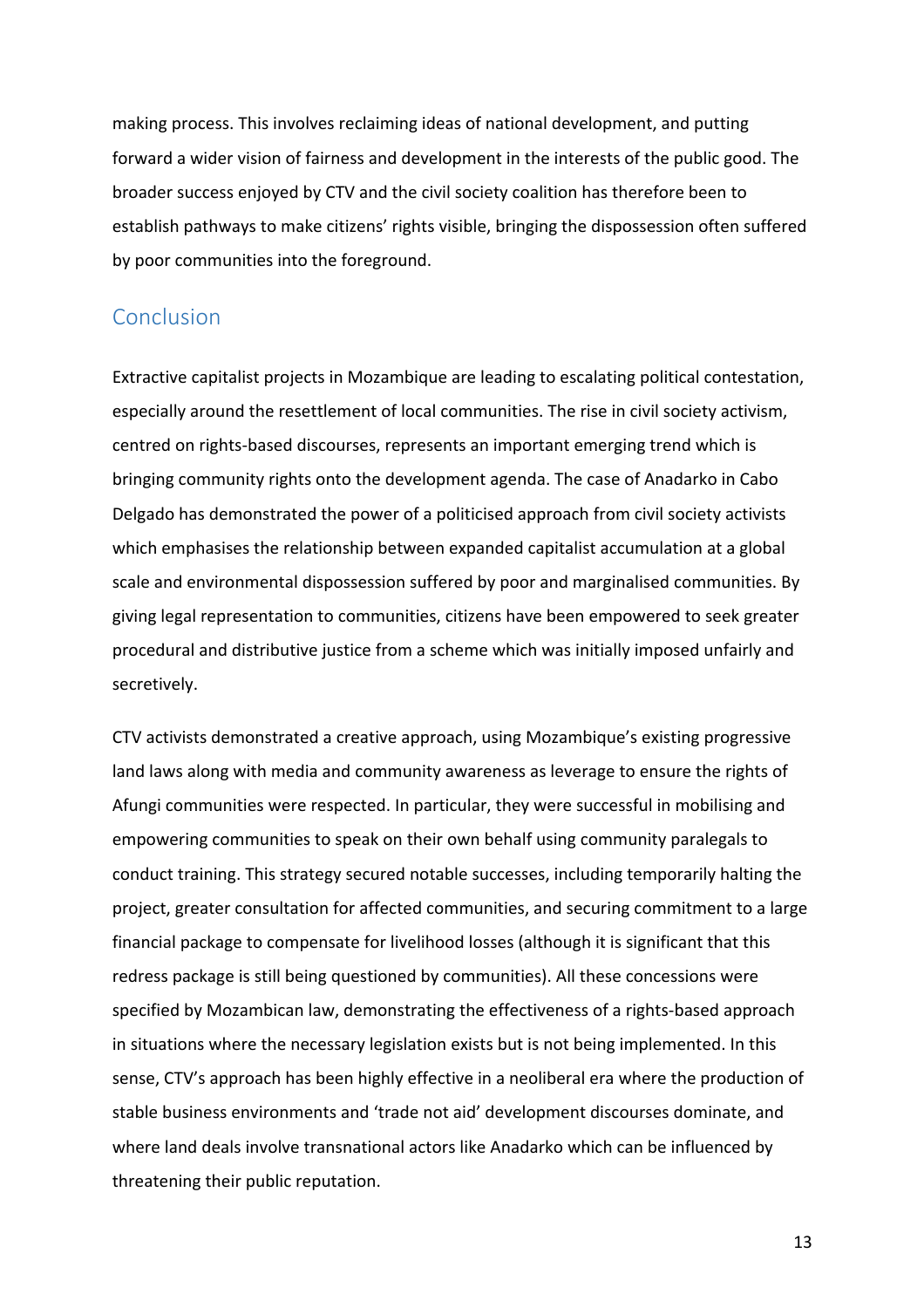I started this chapter with two quotations. The first was from a CTV activist celebrating the beginning of a new political era in Mozambique, where communities are newly empowered in ensuring their rights are respected within the context of the resources boom. Undoubtedly, communities and activists were able to take a major step in securing substantive gains for the Afungi residents. And, in this sense, the Afungi citizens have fought to make themselves visible as a means of counteracting predatory extractive processes. However, this was achieved through making communities present within a wider neoliberal system, rather than shutting down the proposals from the 'outside' or from 'below'. To return to the second quotation which began this chapter, Ferguson asks us to dispense with the simplistic notion of civil society activists engaged in warfare against a neoliberal state on behalf of working people, and consider the new and contested political terrains that activists engage on. In this case, those opposing land grabs have increasingly chosen to adopt the very same political discourse and strategies that the extractives companies used to pursue and legitimise their agendas, and to seek gains for communities within this framework. Communities and activists have not necessarily disputed the broader economic development goals and projects pursued in Mozambique; rather, they are using the law to state that they are due their fair share of gains. While this position has, so far, provided some success, it has also legitimised a wider set of development norms that underpin Anadarko's claims to exploit the land, namely the principles of private property which underpin notions of distributive justice, and notions of legal process and the rule of law which sit behind procedural justice. This case thus puts the notion of 'victory' at the centre of the debate: as I have noted, Anadarko's plans, as with many other mega-projects in Mozambique have not been halted. As land acquisitions in Mozambique intensify, activists and community victories may find that concentrating their attention on ensuring both procedural and distributive justice for relocated communities provides productive political terrain, even as such activities endorse wider capitalist development dynamics.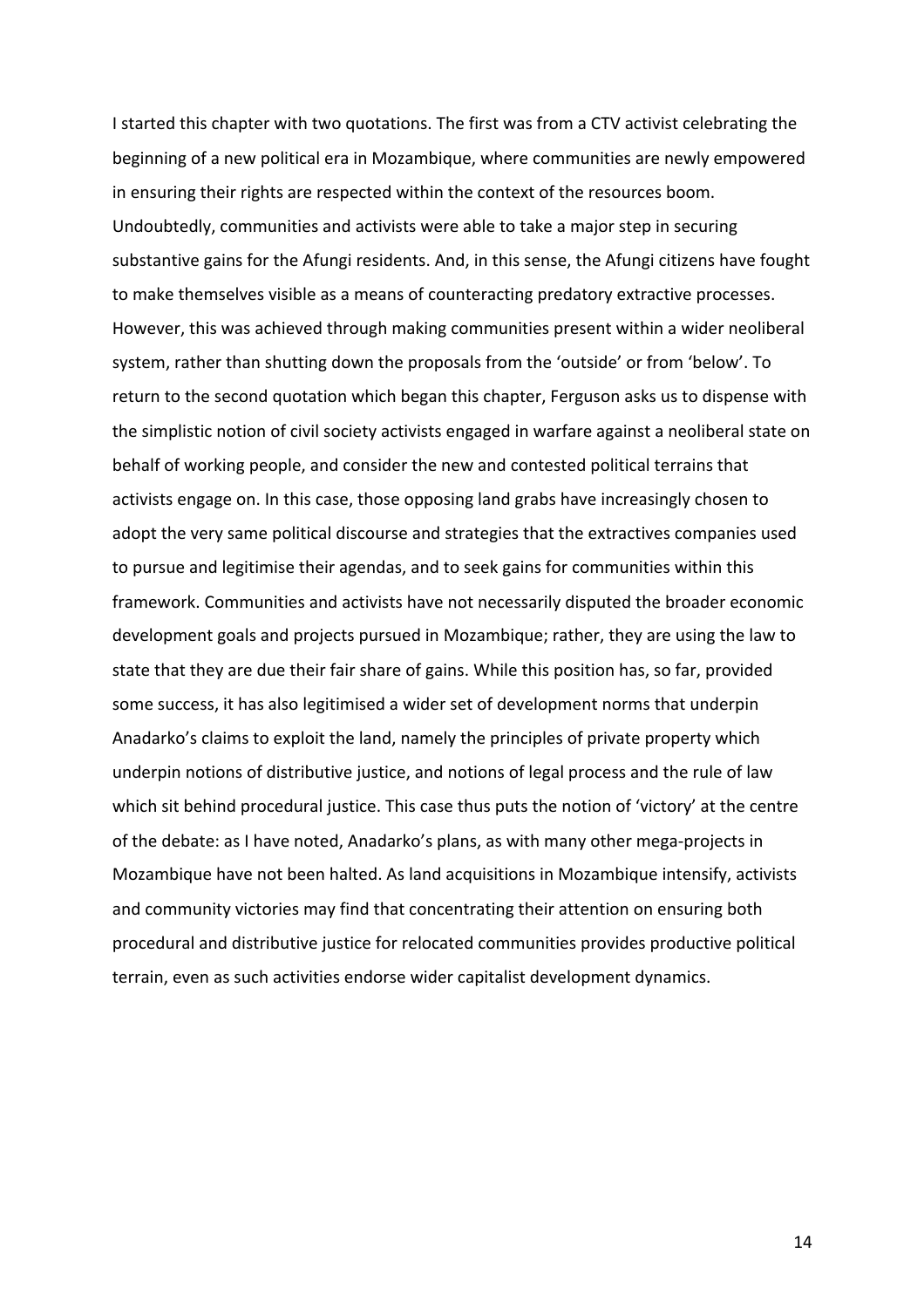## References

Aljazeera 22 January 2014. Mozambique fishermen decry gas drilling. Available at: http://www.aljazeera.com/indepth/features/2014/01/mozambique-fishermen-decry-gasdrilling-201411414032481195.html (accessed 24 July 2014)

AllAfrica.com 22 May 2015. Mozambique: Prime Minister Receives Anadarko Vice Chairperson. Available at: http://allafrica.com/stories/201505230299.html (Accessed 24 July 2015)

AllAfrica 17 September 2013. Mozambique: Distrust Surfaces at Public Meeting on LNG Plant. Available at: http://allafrica.com/stories/201309171474.html (accessed 22 September 2017)

Apostolopoulou, E., Bormpoudakis, D., Paloniemi, R., Cent, J., Grodzińska-Jurczak, M., Pietrzyk-Kaszyńska, A., & Pantis, J. D. (2014). Governance rescaling and the neoliberalization of nature: the case of biodiversity conservation in four EU countries. *International Journal of Sustainable Development & World Ecology*, 21(6), 481-494.

Bebbington, A., & Humphreys Bebbington, D. (2011). An Andean avatar: Post-neoliberal and neoliberal strategies for securing the unobtainable. *New Political Economy*, 16(1), 131-145.

Benjaminsen, T. A., & Bryceson, I. (2012). Conservation, green/blue grabbing and accumulation by dispossession in Tanzania. *Journal of Peasant Studies*, 39(2), 335-355.

Bloomberg Business News 17 December 2014. Mozambique Publishes Law Enabling Eni, Anadarko Gas Investments. Available at http://www.bloomberg.com/news/articles/2014-12-17/mozambique-publishes-law-enabling-eni-anadarko-gas-investments (accessed 22 September 2017)

Bloomberg Business News 14 June 2013. Oil Hunted in Mozambique After World's Largest Gas Finds. Available at: http://www.bloomberg.com/news/articles/2013-06-14/oil-huntedin-mozambique-after-world-s-largest-gas-discoveries (accessed 25 June 2017)

Borras Jr, S. M., & Franco, J. C. (2013). Global land grabbing and political reactions 'from below'. *Third World Quarterly*, 34(9), 1723-1747.

Brenner, N., Peck, J., & Theodore, N. (2010b). Variegated neoliberalization: geographies, modalities, pathways. *Global Networks*, 10(2), 182-222.

Butler J, Athanasiou A (2013) *Dispossession: The Performative in the Political*. Cambridge: Polity Press.

Burchardt, H. J., & Dietz, K. (2014). (Neo-) extractivism–a new challenge for development theory from Latin America. Third World Quarterly, 35(3), 468-486.

Büscher, B., & Ramutsindela, M. (2016). Green violence: Rhino poaching and the war to save Southern Africa's peace parks. African Affairs, 115(458), 1-22.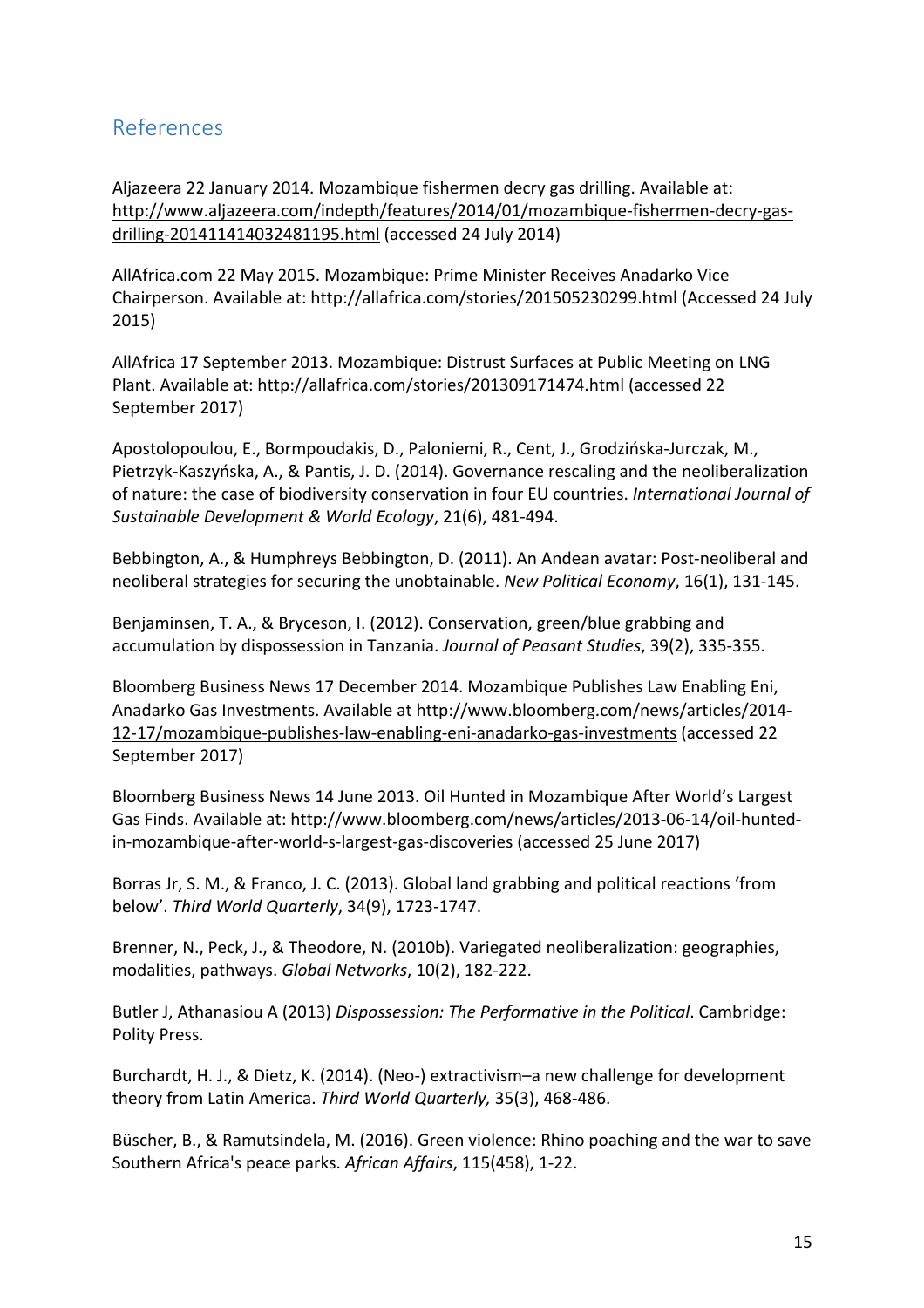Büscher, B., Fletcher, R., Brockington, D., Sandbrook, C., Adams, W.M., Campbell, L., Corson, C., Dressler, W., Duffy, R., Gray, N. and Holmes, G., 2017. Half-Earth or Whole Earth? Radical ideas for conservation, and their implications. *Oryx*, 51(3), pp.407-410.

Capeheart, L., & Milovanovic, D. (2007). *Social justice: Theories, issues, and movements.* Rutgers University Press.

Castree, N. (2008b). Neoliberalising nature: processes, effects, and evaluations. *Environment and Planning A,* 40(1), 153-173.

Centro de Integridade Publica Mocambique (CIP) 2014. Good Governance, Transparency and Integrity Newsletter. Edition No 03/2014. Petroleum Legislation, Round Two: No Consultation and No Transparency, Again? Maputo. Available at http://www.cip.org.mz/cipdoc%5C294\_spinformacao\_2014\_03\_en.pdf (accessed 1 November 2015)

EY Global Tax Alert. 20 October 2014. Mozambique introduces new tax regime and incentives for the Mining Industry. Available at:

http://www.ey.com/gl/en/services/tax/international-tax/alert--mozambique-introducesnew-tax-regime-and-incentives-for-the-mining-industry (accessed 12 July 2017)

Ferguson, J. (2005). Seeing like an oil company: space, security, and global capital in neoliberal Africa. *American Anthropologist,* 377-382.

Ferguson, J. (2006). *Global shadows: Africa in the neoliberal world order.* Duke University Press.

Ferguson, J. (2010). The uses of neoliberalism. Antipode, 41(s1), 166-184.

Government of Mozambique, Mining Law 2003, Decree 28/2003 of June 17.

Government of Mozambique. Land Act July 2004. (3rd Supplement), 7 October 1997, pp. 200 (15-19).

Government of Mozambique. (2012). Mozambican Resettlement Decree. Available at http://www.acismoz.com/lib/services/translations/Regulamento%20de%20Reassentament o%20August%20as%20published%20JO.pdf (accessed 28 June 2017)

Government of Mozambique, Petroleum Law Decree 21/2014 of 18th August.

Hadjimichalis, C. (2014). Crisis and land dispossession in Greece as part of the global "land fever." City: Analysis of Urban Trends, Culture, Theory, Policy, Action, 18(4-5), 502-508.

Hall, R. (2011). Land grabbing in Southern Africa: the many faces of the investor rush. *Review of African Political Economy*, 38(128), 193-214.

Hall, D. (2013). Primitive accumulation, accumulation by dispossession and the global land grab. *Third World Quarterly,* 34(9), 1582-1604.

Harvey, D. 2005. A brief history of neoliberalism. Oxford University Press.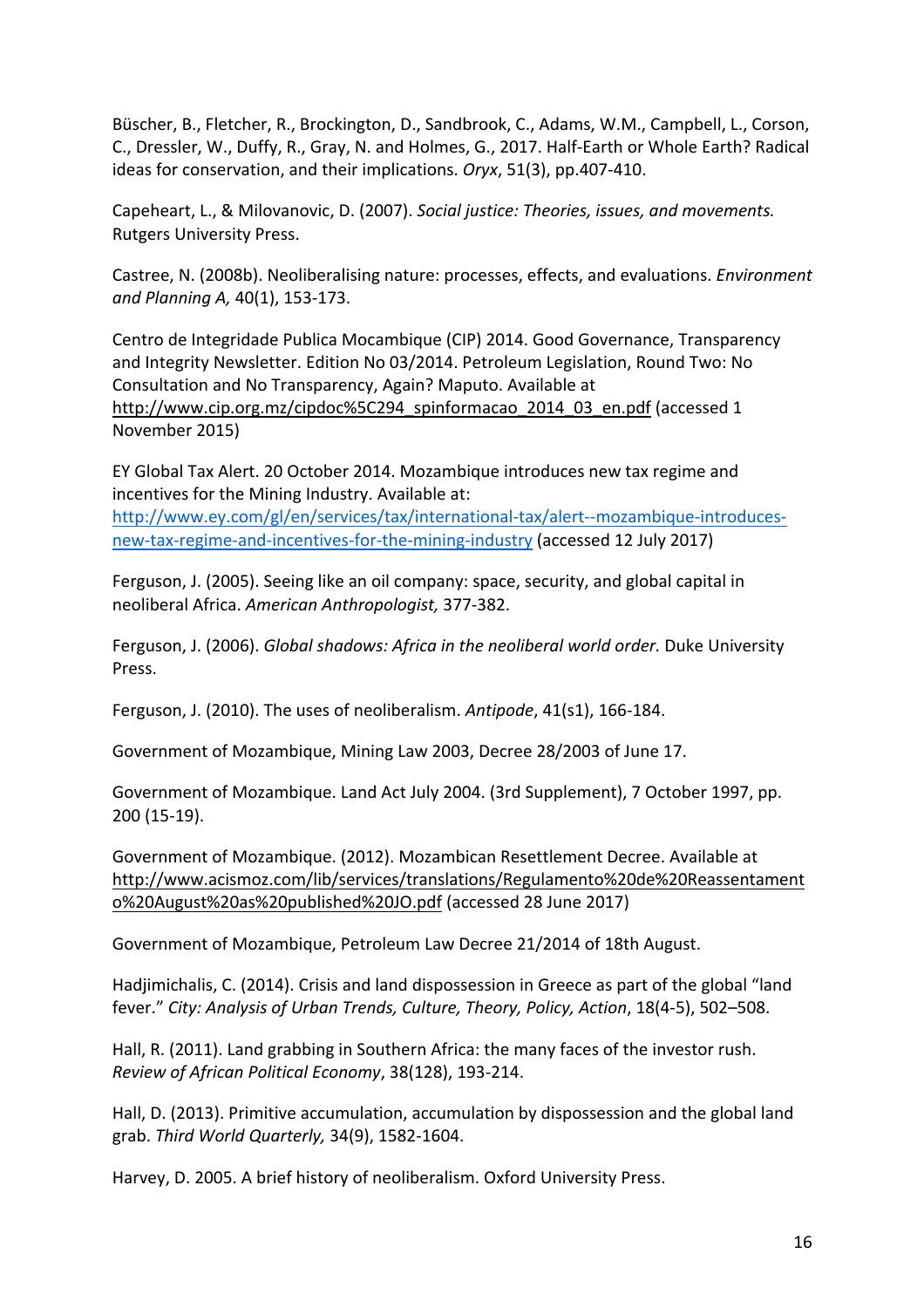Hönke, J. (2013). *Transnational Companies and Security Governance. Hybrid Practices in a Postcolonial World.* Boston, MA; London: Routledge.

Human Rights Watch 2013. "What is a House without Food?" Mozambique's Coal Mining Boom and Resettlements. May 23, 2013

Kirshner, J., & Power, M. 2015. Mining and extractive urbanism: Postdevelopment in a Mozambican boomtown. Geoforum, 61, 67-78.

Lamont, J. (Ed.). (2017). *Distributive justice*. Routledge.

Larcom, S., & van Gevelt, T. (2017). Regulating the water-energy-food nexus: Interdependencies, transaction costs and procedural justice. *Environmental Science & Policy,* 72, 55-64.

Manuel, L. & F. César 2014. *Ocupação da terra por emprendimentos económicos no país: Relatório da avaliação preliminar das áreas com potencial de conflitos de interesse. Relatório de Investigação* No 5. Maputo, CTV.

Mimbire, F. and Nhamirre, B. (2015). Public consultations LNG Project: without transparency, misinformed community, apathetic Government. Centro de Integridade Publica Mocambique Report (September 2015). Maputo

Molony, T., & Smith, J. (2010). Biofuels, food security, and Africa. African Affairs, 109(436), 489-498.

Moore, J. W. (2015b). Ecology, capital, and the nature of our times: accumulation & crisis in the capitalist world-ecology. *Journal of World-Systems Research*, 17(1), 107-146.

Mozambique Gas Development Project, Project Description. Available at: http://www.mzlng.com/content/documents/MZLNG/LNG/Development/ProjectDescription Englishbrochure.pdf (accessed 24 July 2015)

Mozambique Gas Development Project, Moving Forward in Mozambique. Press release, Maputo, Mozambique 13 July 2015. Available at: 2015http://www.mzlng.com/content/documents/MZLNG/LNG/Development/APC\_Nyusi\_a nd Walker7-13-15.pdf (accessed Jut 13 2017)

North, L. L., & Grinspun, R. (2016). Neo-extractivism and the new Latin American developmentalism: the missing piece of rural transformation. *Third World Quarterly*, 1-22.

Resettlement brochure, Anadarko and Mozambique LNG, available athttp://www.mzlng.com/content/documents/MZLNG/LNG/Development/ProjectDescripti onEnglishbrochure.pdf (accessed 24 July 2015)

Santos, A.A., Roffarello, L.M., Filipe, M. 2015, African Economic Outlook, Mozambique Country Note, ADB and UNDP:

http://www.africaneconomicoutlook.org/fileadmin/uploads/aeo/2015/CN\_data/CN\_Long\_ EN/Mozambique\_GB\_2015.pdf